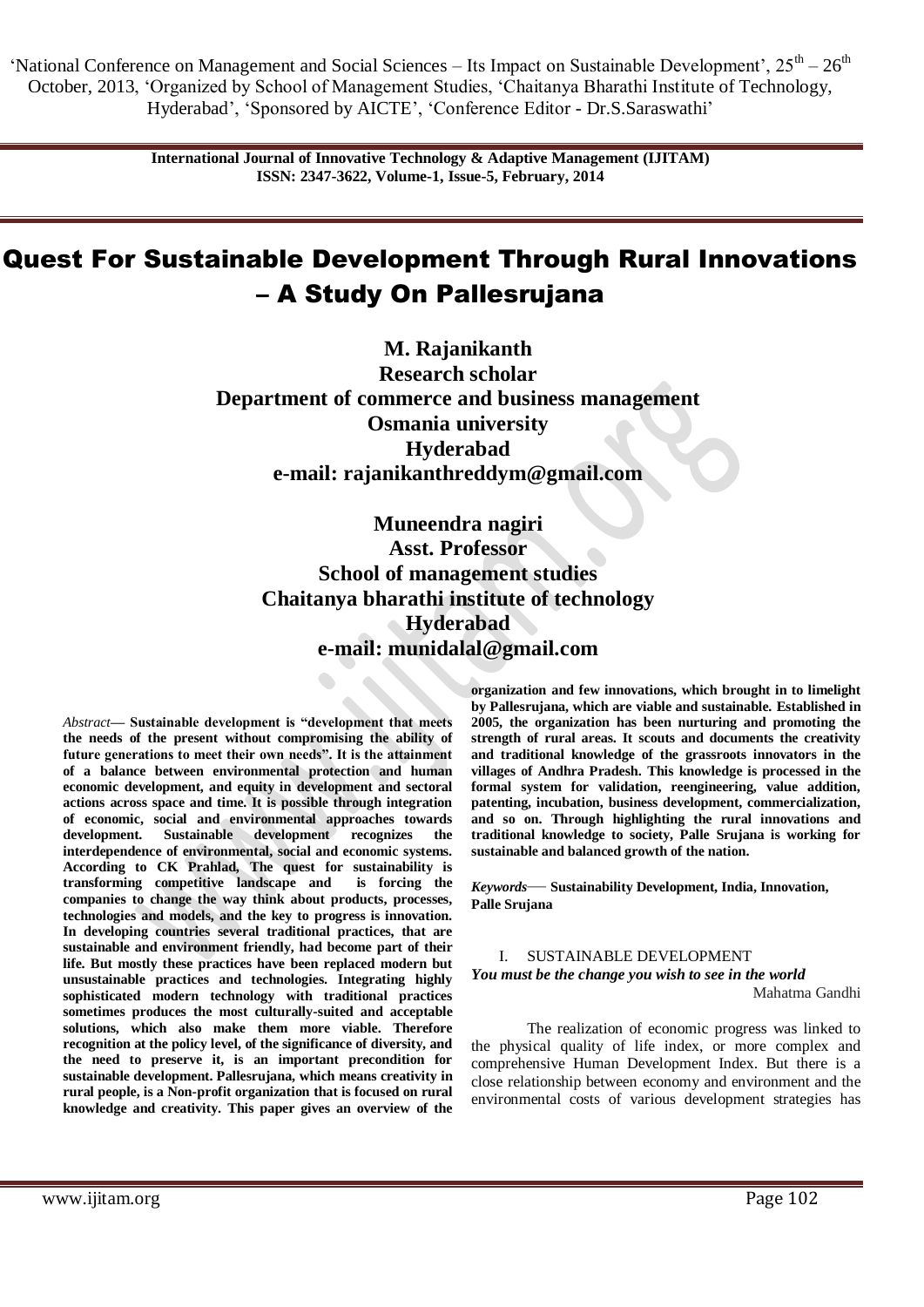> **International Journal of Innovative Technology & Adaptive Management (IJITAM) ISSN: 2347-3622, Volume-1, Issue-5, February, 2014**

recently led to the concept of 'sustainable development' which endeavours to incorporate environmental concerns in development concepts (Ninan, 1994). The term sustainable development has a broad meaning and has a number of definitions available. The widely accepted definition of sustainable development was given by The World Commission on Environment and Development (WCED). It defines Sustainable Development as "the development that meets the needs of the present without compromising the ability of future generations to meet their own needs". This definition captures the human concerns about environment, future and equity. It also seemed to be flexible and elastic enough to accomodate various ideologocal stances and development paradigms. The interdependence among environmental, social and economic systems is recognized by sustainable development. It promotes the equality and justice through people empowerment. In today society success is not simply measured by the profit, but economic prosperity, environmental stewardship and corporate social responsibility. Sustainable development fulfils the business needs that include cost and liabilities reduction, brand image and reputation enhancement and encouraging innovation and stimulating growth and strengthening communities. (www.dow.com 1995-2004). The principles of sustainable development include fulfilment of human needs for peace, clean air and water, food, shelter, education and useful and satisfying employment. Environmental issues are important, such as ecological integrity through careful stewardship, reduction of wastes, and protection of diverse species and ecological systems. Sustainable development focuses on local people through public involvement in the definition and development of local solutions to environmental and development problems. Achievement of equity is attained through the fairest possible sharing of limited resources among contemporaries and between our generation and that of our descendents. The definition of sustainable development relates conventional economic and social objectives that are part of development and incorporates long-term view that considers environment. There are four factors, which determine sustainable development, are Natural capital, Physical capital, Human capital and Social capital. Natural capital and social capital have generally been undervalued because both are public goods or club goods (i.e. goods that are indivisible but exclude non-members) (Pretty, 1998). Environmental sustainability includes improvement of essential ecological processes, biological diversity, and the natural resource been. Environmental sustainability is important for survival, health and social life (Veron, 1999). Life depends on nature for food production, water, energy etc. In developing countries the connections between health and

environment are particularly strong because growing agroindustrial pollution and risks added to the environmental health problems rooted in underdevelopment (Smith, 1997). Sustainable development is about improving the welfare of humankind, and if environmnetal degredation reduces this, it is a matter of concern. According to Redclift, 1987, for sustainable developmentto become a reality, it is necessary for the livelihoods of the poor to be given priority. From the perspective of developing countries and the poor, sustainable development involves finding solutions to problems or processes that threaten sustainable livelihoods like poverty, fuel, and fodder scarcity, and other forms of degradation etc. The poor depends on natural resources for their livelihoods and environmental degradation threatens these livelihoods. Development paradigms which seek to reduce poverty, ensure access to basic needs, and also promote sustainable use of natural resources, hold better promise of success than those that seek to distance the poor from their natural environment(Ninan,1994) There's no alternative to sustainable development(Prahalad K).It's a misconception of companies that Even so, many companies are convinced that the more environment-friendly they become, the more the effort will erode their competitiveness. They consider that it would add to costs and will not deliver immediate financial benefits. The CEOs of the companies feel that making their operations sustainable and developing "green" products places them at a disadvantage vis-à-vis rivals in developing countries that don't face the same pressures. At the same time suppliers may not provide green inputs or transparency. They also believe that sustainable manufacturing would demand new equipment and processes, at the same time customers would not pay more for eco-friendly products during a recession. Most of the Executives started treating the need to become sustainable as a CSR and started divorcing from business objectives. But most of the companies realised the importance of sustainable development. And the quest for sustainability is starting to transform the competitive landscape, which will force companies to change the way they think about products, technologies, processes, and business models.

The key to progress, particularly in times of economic crisis, is innovation. It is important for the companies to know which products or services are most unfriendly to the environment and the ability to generate real public support for sustainable offerings and not be considered as "green-washing." $(C K)$ Prahalad)

## INNOVATION

Innovation is the successful exploitation and commercialization of new ideas (Pittaway et al. 2004). Innovation covers all the technological, organizational and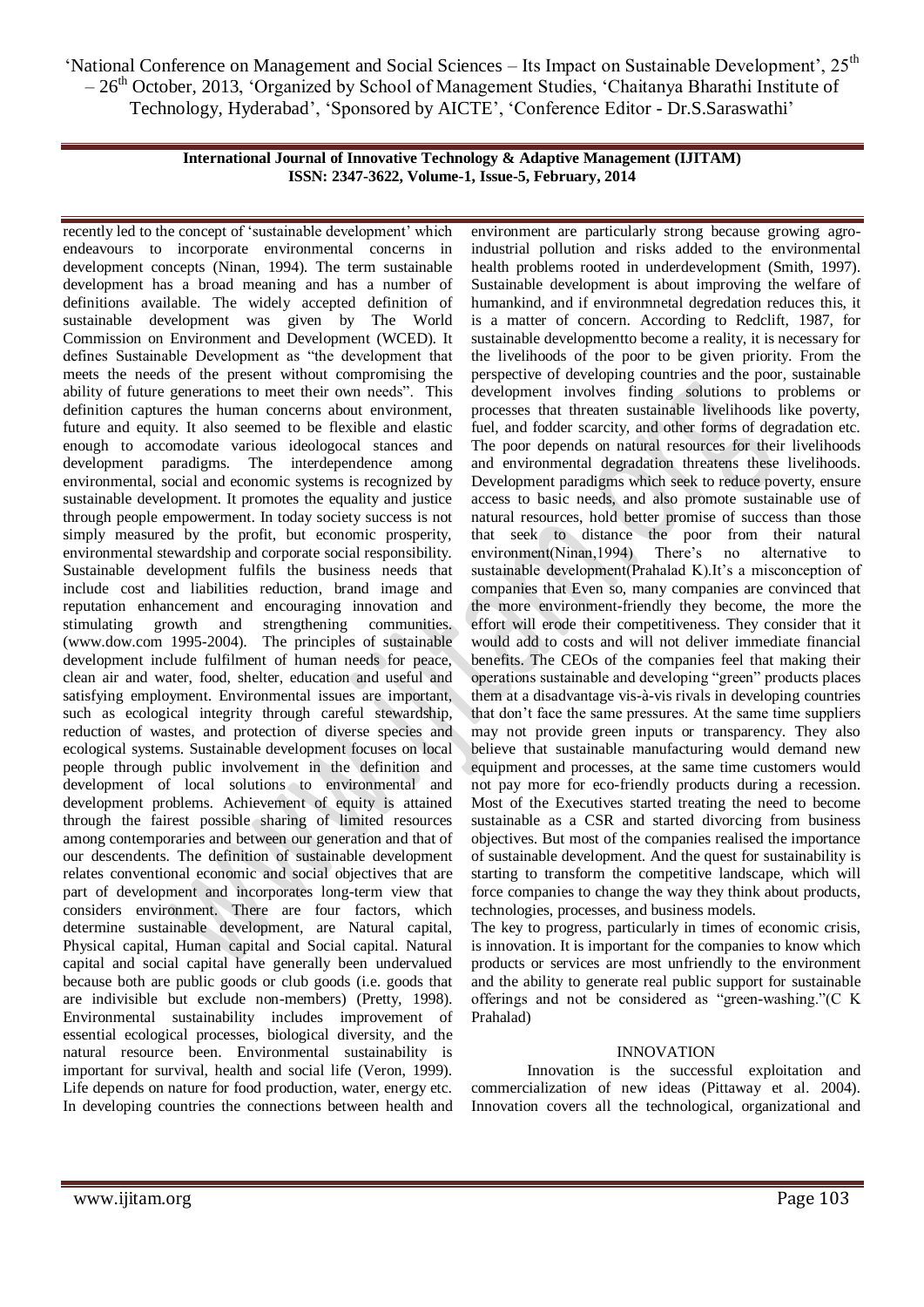> **International Journal of Innovative Technology & Adaptive Management (IJITAM) ISSN: 2347-3622, Volume-1, Issue-5, February, 2014**

marketing processes. It is a part of development and commercialization of new products and services that provide value to customers. Innovation occurs at four levels in the organization viz. Product level, process level, organizational level and business level. Innovation cannot be always at hightech levels, it can be done at low technology levels also. Sustainable innovation is a process where sustainability considerations (environmental, social, financial are integrated into company systems from idea generation through to research and development (R&D) and commercialisation. This applies to products, services and technologies, as well as new business and organisation models.

## SUSTAINABLE DEVELOPMENT – INDIA

The concept of sustainable development in India is as old as its civilization. It is practised as a part of the culture since centuries. The great philosophers like Buddha, Mahavir, Mahatma Gandhi and Rabindranath Tagore believed in the concept of maintaining a healthy and close relationship with nature. India strongly believes in the Oriental philosophy of being friendly with nature. Worshiping the nature and believing the natural resources like earth, water, air as valuable resources is a part of Indian culture (Atmanand, 2009). Poverty and degraded environment are closely related in the places where the people depend on natural resource base for their livelihoods (S. Bahuguna). The education that promotes functional literacy, livelihood skills, understanding of immediate environment and values of responsible citizenship is a prerequisite for sustainable development. It is the fundamental right of every child, without any discrimination, to avail that type of education. Even now several traditional practices which are sustainable and environmental friendly are part of the daily life in countries like India. There is a need to encourage these sustainable practices rather than replaced by modern but unsustainable practices and technologies. (S. Bahuguna). The occupational, cultural and economic heterogeneity of Indian population is on the whole a major asset in making development sustainable. In Approach paper to  $12<sup>th</sup>$  Five year plan, The Planning Commission noted that economic development would be sustainable only if it is pursued with a manner that protects environment. As the growth of economy accelerates these pressures are expected to intensify, and therefore there is a need to pay greater attention to the management of water, forests and land (Planning Commission 2007). Management of these resources would be effective when all the stakeholders participate. Strengthening of local bodies and democratic institutions leads to more sustained management of natural resources. It should not be forgotten that all the

members of society are the stakeholders of sustainable development. Women representation at local democratic bodies and making them effective and equal partners in the development process is mandatory. Those social groups that have been discriminated centuries together must be represented in local governance and need to be empowered to ensure that they are the part of effective and mainstream partners in development. Children are one of the valuable assets of the society as their development decides the fate of the society. It is the responsibility of the community to make children realize their potential, growing up healthy, enriching and fulfilling environment. The technologies that are used must be usable by and beneficial to the people of that particular area. It is better to upgrade and adapt the local technologies and skills to make them more efficiently. Local innovations and capacity building for developing and managing locally relevant and appropriate technologies must be encouraged and supported. Integrating highly-sophisticated modern technology with traditional practices sometimes produces the most culturally-suited and acceptable solutions, which also makes them more viable. This trend should be encouraged. There are many traditional systems, whose value and validity is to be recognised, are to be brought in to main stream of governmental thinking and policy. It is necessary to create appropriate mechanism for integrating these systems need to be created.

## PALLE SRUJANA – QUEST FOR INNOVATIONS

Palle Srujana is the brainchild of Brig(Rtd.) P. Ganesham. He is an engineer from Osmania University. He served Indian army and awarded with Vishist Seva Medal by President of India. He is a specialist in armoured fighting vehicles and was responsible for many pioneering initiatives in the Army related to their design, production, sustenance, engineering support and modernization. He started the Andhra Pradesh wing of "Honeybee". Honey Bee is a network formed 20 years in Gujarat by Padmasri Prof. Anil K Gupta. Nature provides abundant knowledge and those who live in nature absorb it easily. The leverage such knowledge for the benefit of human comfort, improve the quality of life, preserve biodiversity, and above all maintain harmony with nature. The traditional knowledge and creativity that lies with villagers are simple and cheap. As they use local available resources. They are creative and sustainable. This knowledge inherits and passes to next generations. It is the duty of government and NGOs to document and preserve such knowledge. The knowledge holders should be awarded and rewarded, their knowledge should be patented so that the legal rights thereof should be bestowed on them. Honeybee has been established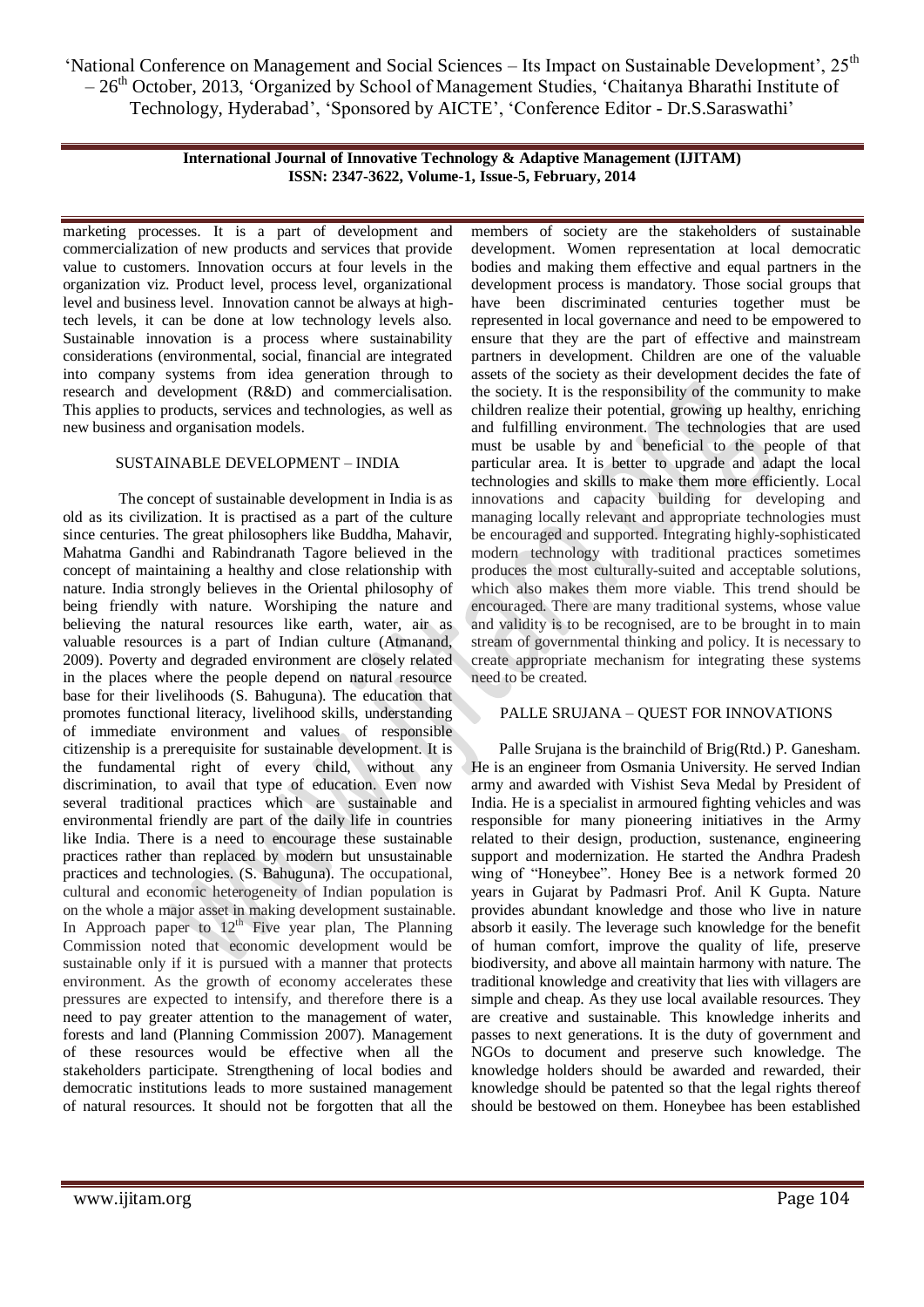> **International Journal of Innovative Technology & Adaptive Management (IJITAM) ISSN: 2347-3622, Volume-1, Issue-5, February, 2014**

with these aspects as its main objectives. This organization scouts and searches these knowledge holders and brings their knowledge in to main stream for recognition and disseminates it for the benefit of the society. Brig. Ganesham started Palle Srujana to support his activities in Andhra Pradesh. The major objective of Palle Srujana is to scout in the districts of Andhra Pradesh, especially remote areas. Every year they conduct "Shodh Yatra" in remote areas to bring out the traditional knowledge and creativity of rural folks. Brig. Ganesham organized "Shodh Yatra" in Vizag district in 2009. Along with "Shodh Yatra" Brig. Ganesham is promoting rural creativity and empowering the rural people by bringing their valuable knowledge in to formal world. "Gyan Shodh" – a social internship organized by Palle Srujana to bring the awareness of village knowledge among youth. These yatras are organized every year. The members and active participants in Palle Srujana are more energetic and enthusiastic in searching for innovation. These days Palle Srujana has become innovative partner in engineering colleges in and around Ranga Reddy district and Warangal. The following are the four innovations selected for the study that promote sustainable development.

- **1. Mr. Vikram Rathod (Adilabad Dist**.) has studied up to 5th class. He owns four acres of land and grows cotton. Once he has sown paddy. Due to lack of water, it has dried up. He doesn't own electric diesel pump. He could not afford one. He bought an old bicycle and attached it to motor with a number of belts and pulleys. Once the cycle is pedalled, the pump started working and the water was pumped in to the fields. In a remote location where there is no power, this idea is a great sustainable device for irrigating fields. The innovator honoured by president of India in 2003 for his outstanding innovation which helped his tribal community.
- **2. Chandrasekhar (Chittor Dist)** was pained to see the mosquitoes are hurting humans and animals and affecting their health and productivity. He believed that Nature has a solution for the mosquito problem. A group of young enthusiasts from the village karakollu under the guidance of Chandrashekhar searched for a clean plant in Nallamala forests for three years. Tella Jumki (Passiflora foetida) was traced for its toxic nature. The juice of the leaves of this plant was then used on larvae and mosquito. The result was instantaneous and amazing. This process is is environmental friendly and is purely local. This idea was validated by SRISTI lab and the innovation

is processed for patent. Innovator went on to find out various other properties of the leaves and used them with some processing as pesticide, insecticide, blackening the hair, pain remover, for burns, for effective metal removal etc. This innovation was demonstrated at NAARM (National Agricultural Research and Management Institute) Hyderabad and NIF, Ahemdabad. The idea is under incubation and serious efforts are being made to find entrepreneurs for marketing the product.

- **3. Payam Seetharamaiah (Bhadrachalam**) does farming in the small land of 2.5 acres he owns. His crops were affected by pest and the yield was low. Being poor he could not afford chemical pesticides. He and his wife noticed that one corner of their field was not affected by the common rice hipsa pest. They investigated and concluded that the tree in that corner could be the reason. They both planted branches of that tree in the entire field and that worked. The tree is known as Kodisa (Cleistanthus collinus) is a toxic plant and its vapours are poisonous. These vapours and few drops from the leaves carry poison to the root of rice and kill pest. They also found that the bark of the Kodisa tree can be applied as paste on wounds of animals and found to be an effective treatment. This sustainable solution to the poor farmenrs in remote area has received an award in the International Farm Agricultural Development Conference held in Rome, Italy during March 2000.
- **4. K. Rajamallu(Bhoopalapally)** is a farmer and studies up to seventh class. He observed that by avoiding chemical pesticides and opting for herbal pesticides and opting for herbal pesticides, the farmers can save money and reduce harm to the crops and environment. He found that the fruits of "Vishamusti" tree are poisonous and used it as herbicide very effectively. Utmost case has to be taken while preparing the herbal solution. Children have to be kept away. Only 5 kg of these fruits are sufficient for spraying an acre of cotton crop. Sustainable, cheap and locally available herbicide needs to be encouraged and the innovator rewarded suitably

# **CONCLUSION**